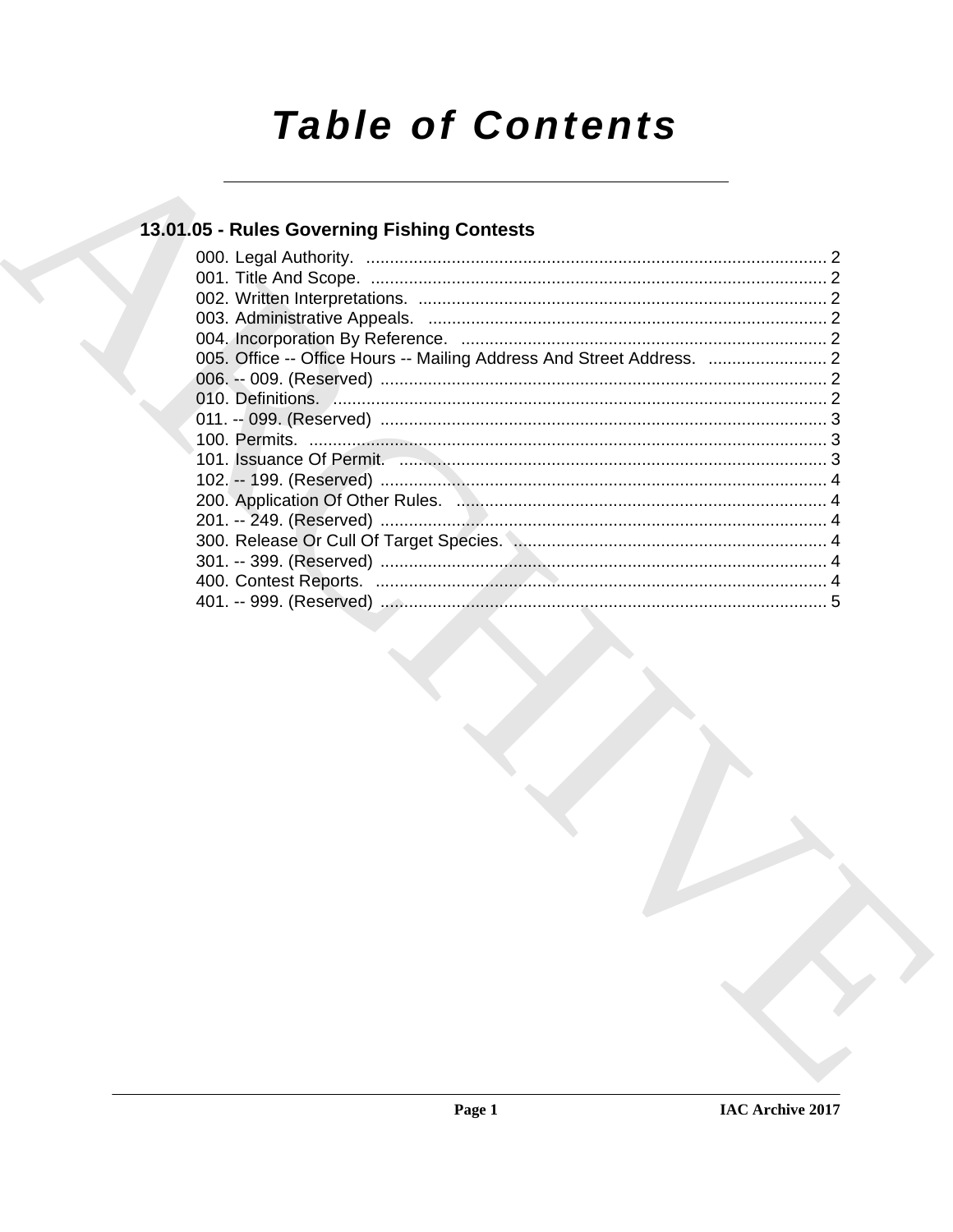### **IDAPA 13 TITLE 01 CHAPTER 05**

### **13.01.05 - RULES GOVERNING FISHING CONTESTS**

### <span id="page-1-1"></span><span id="page-1-0"></span>**000. LEGAL AUTHORITY.**

The Idaho Fish and Game Commission is authorized under Sections 36-104(b) and 36-901, Idaho Code, to adopt rules concerning fishing and fishing contests. (3-30-07) rules concerning fishing and fishing contests.

### <span id="page-1-2"></span>**001. TITLE AND SCOPE.**

**01.** Title. These rules shall be cited in full as IDAPA 13.01.05.000, et seq., Idaho Fish and Game sion Rules. IDAPA 13.01.05. "Rules Governing Fishing Contests. Commission Rules, IDAPA 13.01.05, "Rules Governing Fishing Contests.

**02.** Scope. These rules establish the permit requirements, allowable species, types of contest, and requirements for fishing contests. (3-30-07) reporting requirements for fishing contests.

### <span id="page-1-3"></span>**002. WRITTEN INTERPRETATIONS.**

**CHAPTER 05**<br> **CHARCHIVENGES GOVERNING FISHING CONTESTS**<br> **CHARCHIVENGES (1971)**<br> **CHARCHIVENGES (1972)**<br> **CHARCHIVENGES (1972)**<br> **CHARCHIVENGES (1973)**<br> **CHARCHIVENGES (1973)**<br> **CHARCHIVENGES (1973)**<br> **CHARCHIVENGES (197** In accordance with Section 67-5201(19)(b)(iv), Idaho Code, this agency has written statements which pertain to the interpretation of the rules of this chapter, or to the documentation of compliance with the rules of this chapter. These documents are available for public inspection and copying at cost at the headquarters office at 600 South Walnut,<br>Boise, Idaho. (3-30-07) Boise, Idaho. (3-30-07)

### <span id="page-1-4"></span>**003. ADMINISTRATIVE APPEALS.**

All contested cases shall be governed by the provisions of IDAPA 13.01.01, "Rules of Practice and Procedure of the Idaho Fish and Game Commission." (3-30-07) Idaho Fish and Game Commission."

### <span id="page-1-5"></span>**004. INCORPORATION BY REFERENCE.**

There are no documents that have been incorporated by reference into this rule. (3-30-07)

### <span id="page-1-6"></span>**005. OFFICE -- OFFICE HOURS -- MAILING ADDRESS AND STREET ADDRESS.**

The principal place of business of the Department of Fish and Game is in Boise, Idaho. The office is located at 600 South Walnut, Boise, Idaho and is open from 8 a.m. to 5 p.m., except Saturday, Sunday and legal holidays. The mailing address is: P.O. Box 25, Boise, Idaho 83707. (3-30-07)

### <span id="page-1-7"></span>**006. -- 009. (RESERVED)**

### <span id="page-1-9"></span><span id="page-1-8"></span>**010. DEFINITIONS.**

**01. Catch-and-Release Contest**. Any fishing contest where the contest rules require specific procedures to keep target species of fish alive and healthy and require that all fish caught by participants be released back into the contest water on the same day they were captured. (7-1-93) back into the contest water on the same day they were captured.

<span id="page-1-11"></span><span id="page-1-10"></span>

| <b>Fishing Contest.</b> Any organized fishing event that: | $(3-29-12)$ |
|-----------------------------------------------------------|-------------|
|                                                           |             |

**a.** Has a live-fish weigh-in; (3-29-12)

**b.** Awards cash or prizes of one thousand dollars (\$1,000) or more based on number, size, or species aptured; or (3-29-12) of fish captured; or

<span id="page-1-12"></span>**c.** Is expected to draw or have more than twenty (20) participants. (3-29-12)

**d.** Events organized wholly for youth under the age of fourteen (14) are excluded from the ent for a Fishing Contest Permit. (3-29-12) requirement for a Fishing Contest Permit.

**03. Harvest Contest**. Any fishing contest where the contest rules do not require participants keep all target species of fish alive and healthy and release the fish back into contest waters, but allow participants to harvest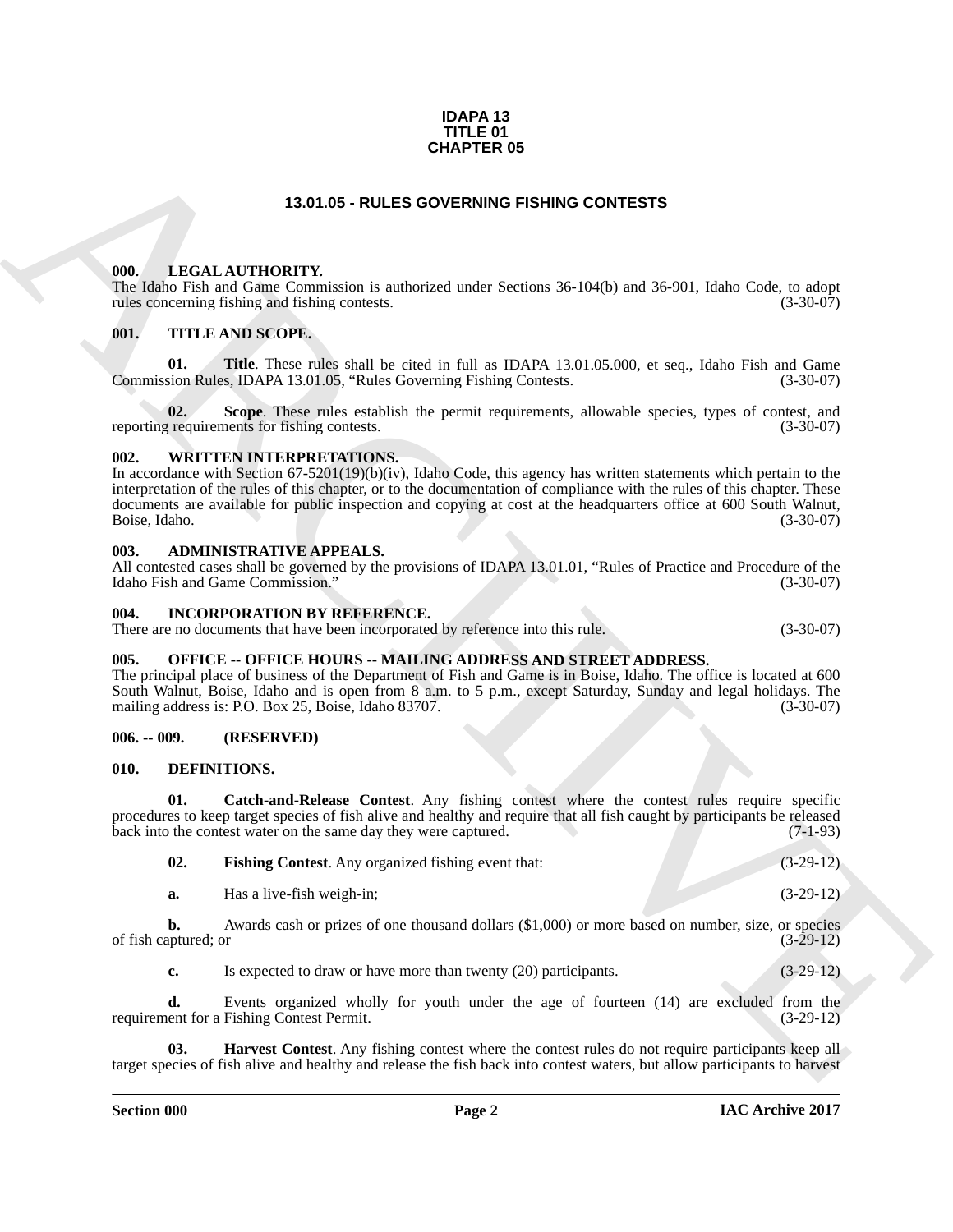# *IDAHO ADMINISTRATIVE CODE IDAPA 13.01.05*

### <span id="page-2-0"></span>**011. -- 099. (RESERVED)**

### <span id="page-2-7"></span><span id="page-2-5"></span><span id="page-2-1"></span>**100. PERMITS.**

| a.    | Bull trout, Salvelinus confluentus;      | $(7-1-93)$  |
|-------|------------------------------------------|-------------|
| $b$ . | White sturgeon, Acipenser transmontanus; | $(3-30-07)$ |
| c.    | Cutthroat trout, Oncorhynchus clarki;    | $(7-1-93)$  |
| d.    | Arctic grayling, Thymallus arcticus; and | $(7-1-93)$  |
| e.    | Wild native trout in any streams.        | $(3-30-07)$ |

<span id="page-2-6"></span>

| a. | Name and address of the sponsor; | $(7-1-93)$ |
|----|----------------------------------|------------|
|    |                                  |            |

| Target species;                                      | $(7-1-93)$ |
|------------------------------------------------------|------------|
| Whether the contest is catch-and-release or harvest: | $(7-1-93)$ |

| or kill the fish.             |                                                                                                     | $(7-1-93)$                                                                                                                                                                                                                                                                                                                                                                                                                                                                                                                                                                                                     |
|-------------------------------|-----------------------------------------------------------------------------------------------------|----------------------------------------------------------------------------------------------------------------------------------------------------------------------------------------------------------------------------------------------------------------------------------------------------------------------------------------------------------------------------------------------------------------------------------------------------------------------------------------------------------------------------------------------------------------------------------------------------------------|
| $011. - 099.$                 | (RESERVED)                                                                                          |                                                                                                                                                                                                                                                                                                                                                                                                                                                                                                                                                                                                                |
| PERMITS.<br><b>100.</b>       |                                                                                                     |                                                                                                                                                                                                                                                                                                                                                                                                                                                                                                                                                                                                                |
| 01.                           |                                                                                                     | General. No person, organization, club, business, partnership, corporation, or other entity may<br>sponsor a fishing contest whereby an entrance fee is charged or any prize is offered without having first obtained a<br>fishing contest permit from the Idaho Department of Fish and Game. No permit will be issued for a harvest contest<br>for the fish listed below. The Director may issue a permit for a catch-and-release contest for these species if he<br>determines that there will be no harm to that fishery resource in the particular water where the contest is to take place:<br>$(7-1-93)$ |
| a.                            | Bull trout, Salvelinus confluentus;                                                                 | $(7-1-93)$                                                                                                                                                                                                                                                                                                                                                                                                                                                                                                                                                                                                     |
| b.                            | White sturgeon, Acipenser transmontanus;                                                            | $(3-30-07)$                                                                                                                                                                                                                                                                                                                                                                                                                                                                                                                                                                                                    |
| c.                            | Cutthroat trout, Oncorhynchus clarki;                                                               | $(7-1-93)$                                                                                                                                                                                                                                                                                                                                                                                                                                                                                                                                                                                                     |
| d.                            | Arctic grayling, Thymallus arcticus; and                                                            | $(7-1-93)$                                                                                                                                                                                                                                                                                                                                                                                                                                                                                                                                                                                                     |
| е.                            | Wild native trout in any streams.                                                                   | $(3-30-07)$                                                                                                                                                                                                                                                                                                                                                                                                                                                                                                                                                                                                    |
| 02.                           | and-release contest and ninety (90) days prior to a harvest contest. The application shall include: | Applications for Fishing Contest Permits. Application for fishing contest permits shall be made<br>on a form prescribed by the Department. The application must be submitted at least thirty (30) days prior to a catch-<br>$(7-1-93)$                                                                                                                                                                                                                                                                                                                                                                         |
| a.                            | Name and address of the sponsor;                                                                    | $(7-1-93)$                                                                                                                                                                                                                                                                                                                                                                                                                                                                                                                                                                                                     |
| b.<br>location if applicable; |                                                                                                     | Name of the body of water or waters where the contest will take place, including second preference<br>$(7-1-93)$                                                                                                                                                                                                                                                                                                                                                                                                                                                                                               |
| c.                            | Target species;                                                                                     | $(7-1-93)$                                                                                                                                                                                                                                                                                                                                                                                                                                                                                                                                                                                                     |
| d.                            | Whether the contest is catch-and-release or harvest;                                                | $(7-1-93)$                                                                                                                                                                                                                                                                                                                                                                                                                                                                                                                                                                                                     |
| e.<br>contest;                |                                                                                                     | Procedures to be used to ensure fish will be returned pursuant to Department requirements in a<br>catch-and-release contest or to ensure that fishing will cease when the bag or possession limit is reached in a harvest<br>$(7-1-93)$                                                                                                                                                                                                                                                                                                                                                                        |
| f.                            | Location and time of start and check-in;                                                            | $(7-1-93)$                                                                                                                                                                                                                                                                                                                                                                                                                                                                                                                                                                                                     |
| g.                            | Date(s) of contest;                                                                                 | $(7-1-93)$                                                                                                                                                                                                                                                                                                                                                                                                                                                                                                                                                                                                     |
| h.                            | Estimated number of participants;                                                                   | $(7-1-93)$                                                                                                                                                                                                                                                                                                                                                                                                                                                                                                                                                                                                     |
| i.                            | Entry fee;                                                                                          | $(7-1-93)$                                                                                                                                                                                                                                                                                                                                                                                                                                                                                                                                                                                                     |
| j.                            | Description and value of prizes or awards; and                                                      | $(7-1-93)$                                                                                                                                                                                                                                                                                                                                                                                                                                                                                                                                                                                                     |
| k.                            |                                                                                                     | Signature of the applicant, or a person authorized to sign on behalf of an applicant organization.<br>$(7-1-93)$                                                                                                                                                                                                                                                                                                                                                                                                                                                                                               |
|                               |                                                                                                     |                                                                                                                                                                                                                                                                                                                                                                                                                                                                                                                                                                                                                |

### <span id="page-2-4"></span><span id="page-2-3"></span><span id="page-2-2"></span>**101. ISSUANCE OF PERMIT.**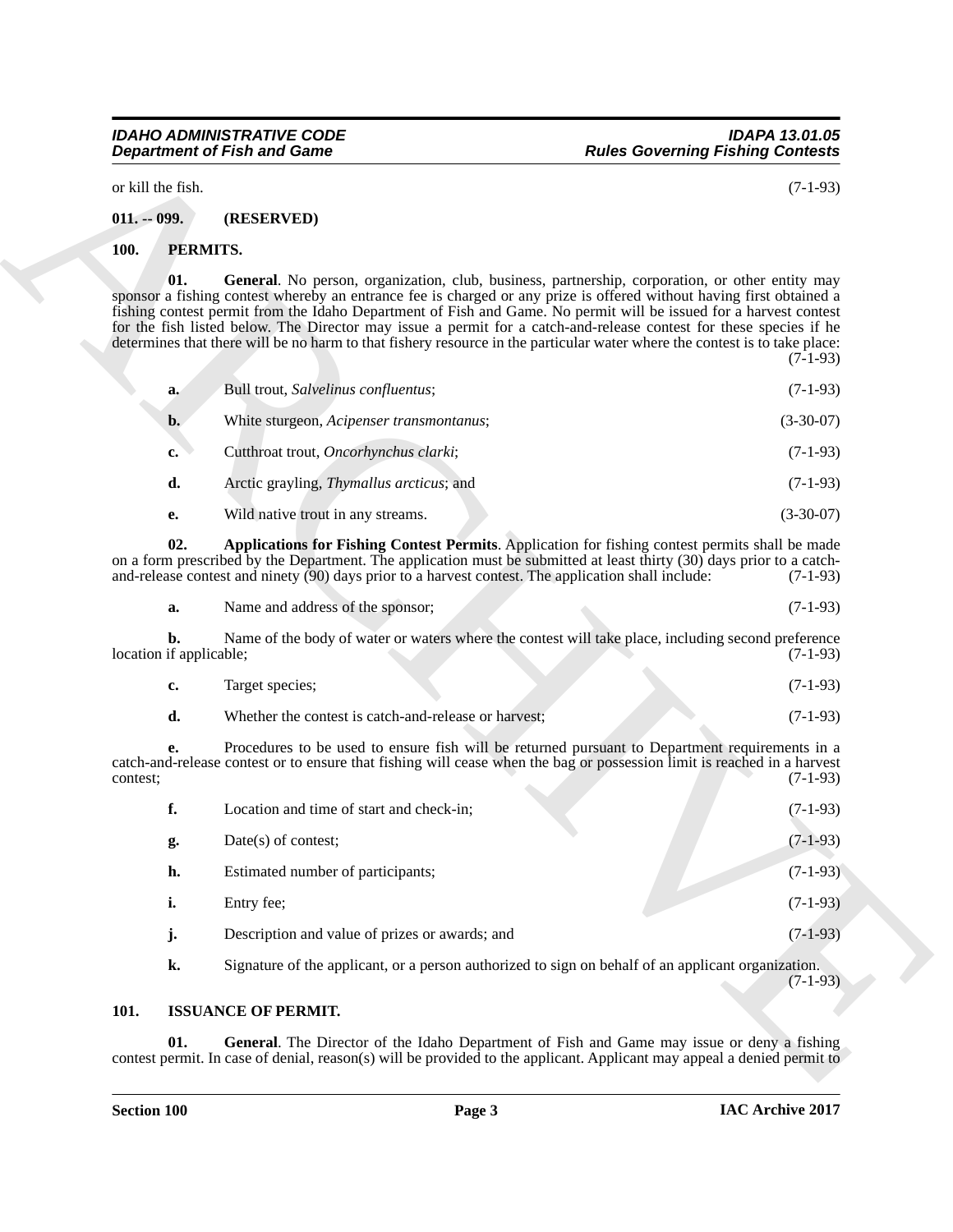|                                | <b>Department of Fish and Game</b>                                                                                                                                                                                                                                                                                                                                                                                                                                                              | <b>Rules Governing Fishing Contests</b>              |
|--------------------------------|-------------------------------------------------------------------------------------------------------------------------------------------------------------------------------------------------------------------------------------------------------------------------------------------------------------------------------------------------------------------------------------------------------------------------------------------------------------------------------------------------|------------------------------------------------------|
|                                | the Commission. Among the factors that he may consider are:                                                                                                                                                                                                                                                                                                                                                                                                                                     | $(7-1-93)$                                           |
| a.                             | Impacts of the contest on fish populations;                                                                                                                                                                                                                                                                                                                                                                                                                                                     | $(7-1-93)$                                           |
| $\mathbf{b}$ .                 | Compatibility of the contest with fish population management programs and fishery goals;                                                                                                                                                                                                                                                                                                                                                                                                        | $(7-1-93)$                                           |
| c.                             | Conflicts with other recreational users for access facilities; and                                                                                                                                                                                                                                                                                                                                                                                                                              | $(7-1-93)$                                           |
| d.                             | Conflicts with other contests previously applied for.                                                                                                                                                                                                                                                                                                                                                                                                                                           | $(7-1-93)$                                           |
| 02.<br>the permit:             | <b>Conditions</b> . The Director may condition a fishing contest permit in any manner, and may specify in                                                                                                                                                                                                                                                                                                                                                                                       | $(7-1-93)$                                           |
| a.                             | The time of start and check-in;                                                                                                                                                                                                                                                                                                                                                                                                                                                                 | $(7-1-93)$                                           |
| participants may fish;         | Limitations on the area or areas of the body of water where the contest is conducted as to where                                                                                                                                                                                                                                                                                                                                                                                                | $(7-1-93)$                                           |
| c.                             | For catch-and-release contests, the method and location of release of fish;                                                                                                                                                                                                                                                                                                                                                                                                                     | $(7-1-93)$                                           |
| d.<br>fishing regulations; and | For harvest contests, bag or size limits may be more restrictive than those required by the general                                                                                                                                                                                                                                                                                                                                                                                             | $(7-1-93)$                                           |
| e.                             | Any other conditions as deemed necessary to minimize adverse impacts on fish populations,<br>management programs and goals, or other recreational users.                                                                                                                                                                                                                                                                                                                                        | $(7-1-93)$                                           |
| $102. - 199.$                  | (RESERVED)                                                                                                                                                                                                                                                                                                                                                                                                                                                                                      |                                                      |
| 200.                           | <b>APPLICATION OF OTHER RULES.</b><br>Except for additional restrictions or other permit provisions, all rules pertaining to the taking of fish, except<br>commercial fishing rules, shall apply to any fishing contest.                                                                                                                                                                                                                                                                        | $(7-1-93)$                                           |
|                                |                                                                                                                                                                                                                                                                                                                                                                                                                                                                                                 |                                                      |
| $201. - 249.$                  | (RESERVED)                                                                                                                                                                                                                                                                                                                                                                                                                                                                                      |                                                      |
| <b>300.</b>                    | RELEASE OR CULL OF TARGET SPECIES.<br>At catch-and-release contests, participants may have one (1) daily bag limit of the target species in possession while<br>continuing to fish for additional contest target species. Participants must immediately release the last fish caught or<br>immediately exchange it for another target fish in possession. No fish may be culled (released back to the water after<br>a possession limit has been reached) that is not capable of swimming free. |                                                      |
| $301. - 399.$                  | (RESERVED)                                                                                                                                                                                                                                                                                                                                                                                                                                                                                      |                                                      |
| 400.                           | <b>CONTEST REPORTS.</b>                                                                                                                                                                                                                                                                                                                                                                                                                                                                         |                                                      |
| 01.<br>and Game.               | <b>Report Due.</b> Each fishing contest sponsor shall, within thirty (30) days after the last day of a<br>fishing contest, submit a written report to the Fisheries Bureau, Headquarters Office of the Idaho Department of Fish                                                                                                                                                                                                                                                                 |                                                      |
| 02.                            | Report to Include. Every report shall include:                                                                                                                                                                                                                                                                                                                                                                                                                                                  |                                                      |
| a.                             | Total hours fished;                                                                                                                                                                                                                                                                                                                                                                                                                                                                             | $(7-1-93)$<br>$(7-1-93)$<br>$(7-1-93)$<br>$(7-1-93)$ |
| b.                             | Total number of participants;                                                                                                                                                                                                                                                                                                                                                                                                                                                                   | $(7-1-93)$                                           |

### <span id="page-3-10"></span><span id="page-3-0"></span>**102. -- 199. (RESERVED)**

### <span id="page-3-6"></span><span id="page-3-1"></span>**200. APPLICATION OF OTHER RULES.**

### <span id="page-3-2"></span>**201. -- 249. (RESERVED)**

### <span id="page-3-11"></span><span id="page-3-3"></span>**300. RELEASE OR CULL OF TARGET SPECIES.**

### <span id="page-3-4"></span>**301. -- 399. (RESERVED)**

### <span id="page-3-7"></span><span id="page-3-5"></span>**400. CONTEST REPORTS.**

<span id="page-3-9"></span><span id="page-3-8"></span>

| 02. | <b>Report to Include.</b> Every report shall include: | $(7-1-93)$ |
|-----|-------------------------------------------------------|------------|
| a.  | Total hours fished:                                   | $(7-1-93)$ |
| b.  | Total number of participants;                         | $(7-1-93)$ |
| c.  | Total number of fish weighed by species;              | $(7-1-93)$ |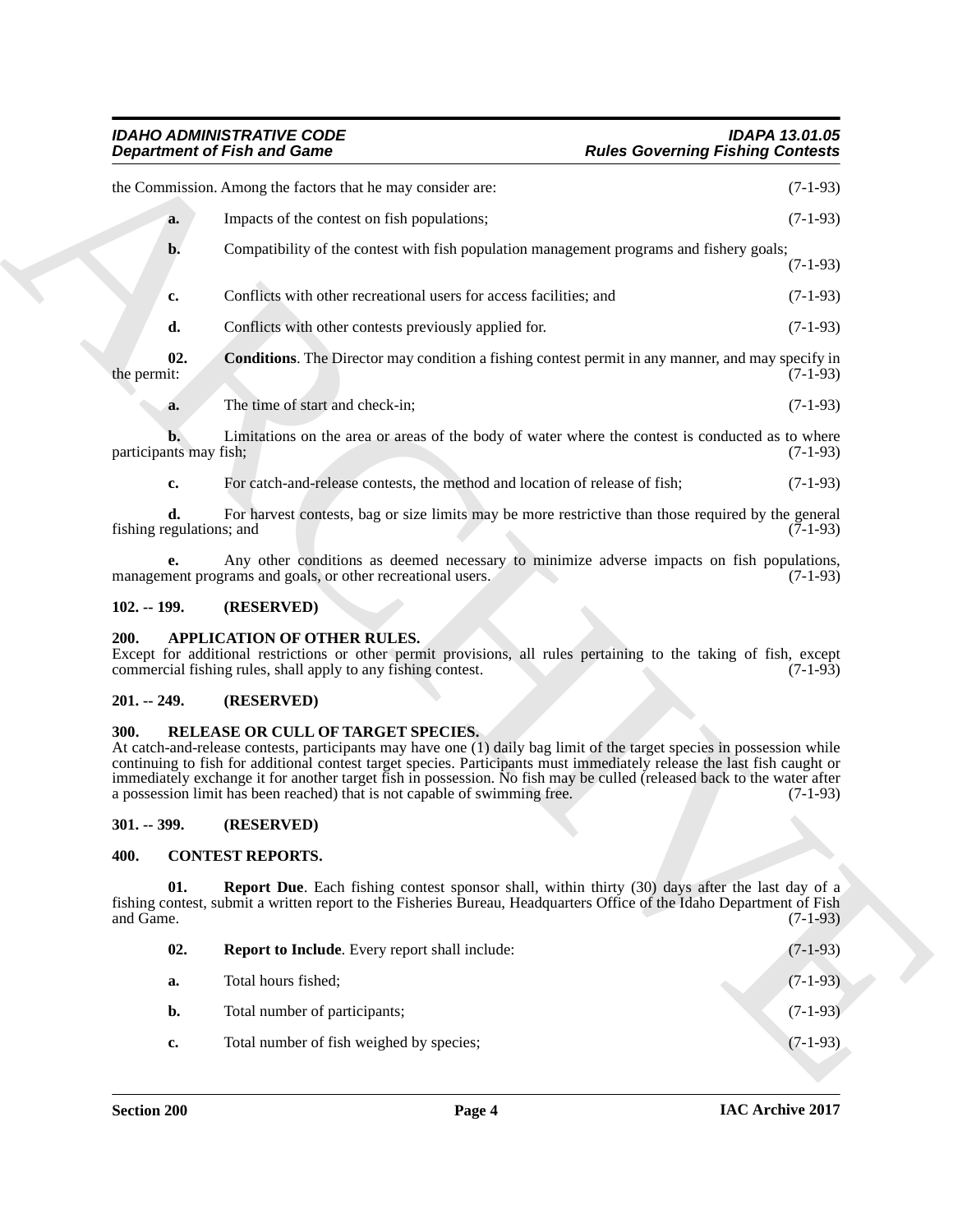# <span id="page-4-0"></span>*Department of Fish and Game Rules Governing Fishing Contests*

| <b>IDAHO ADMINISTRATIVE CODE</b> | <b>IDAPA 13.01.05</b>                   |
|----------------------------------|-----------------------------------------|
| Denartment of Eich and Came      | <b>Pulas Coverning Eishing Contests</b> |

|                | <b>Department of Fish and Game</b>                           | <b>Rules Governing Fishing Contests</b> |
|----------------|--------------------------------------------------------------|-----------------------------------------|
| $\mathbf{d}$ . | Total weight of fish by species;                             | $(7-1-93)$                              |
| ${\bf e}.$     | Number of fish released alive;                               | $(7-1-93)$                              |
| f.             | Number of fish killed or kept;                               | $(7-1-93)$                              |
| g.             | Weight of largest fish caught;                               | $(7-1-93)$                              |
| h.             | Number of tagged fish; and                                   | $(7-1-93)$                              |
| i.             | Any other information that the sponsor feels is appropriate. | $(7-1-93)$                              |
| $401. - 999.$  | (RESERVED)                                                   |                                         |